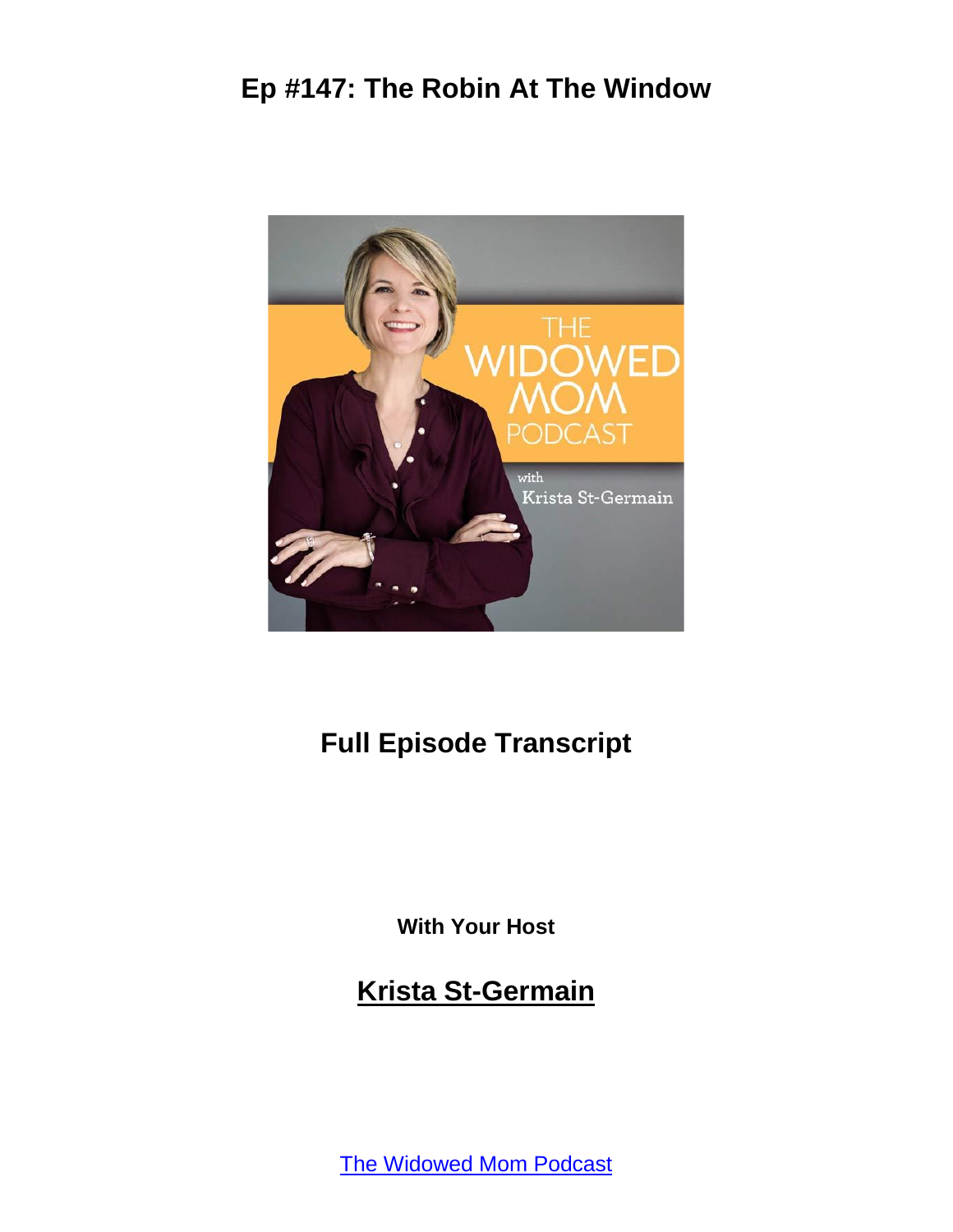Welcome to *The Widowed Mom Podcast*, episode 147, The Robin At The Window.

Welcome to *The Widowed Mom Podcast,* the only podcast that offers a proven process to help you work through your grief, to grow, evolve, and create a future you can truly look forward to. Here's your host, Master Certified life coach, grief expert, widow, and mom, Krista St. Germain.

Hey there, welcome to another episode of the podcast. My house is empty again, y'all. It's empty. My boyfriend went to go visit his parents. His mom's having some surgery, and kids are at school, and it's the puppies and me, and it's very strange, but I like it. And I'm also getting ready for a Mom Goes On Masters Retreat, which is really fun. I have the best graphic designer, and she does such good work, and I just got the materials. We've been going back and forth all week on the materials for the Masters Retreat.

I'm so excited. It's going to be really good. Master's is something not everybody can join. So, if you're wondering how do I get on Masters, you actually have to do Mom Goes On first. What happened is that, you know, a lot of people you know kind of wanted to keep going after Mom Goes On. So, we created Mom Goes On Masters, which is our continuation program, and some of the Masters members have been there now for gosh, two-plus years.

So, we have retreats every six months. Okay. Enough about that. I want to talk to you about the robin at the window. It's been occupying so much of my brain space. So, a couple of weeks ago, I heard a strange banging noise. I was sitting in my office, and I heard this noise, and I couldn't figure out what it was, and so I started walking around the house, and what I found was this beautiful little gray robin, right? With that kind of orangey peach-colored chest and he was sitting outside of my kitchen window on the edge of a wicker chair, just looking at me through the window.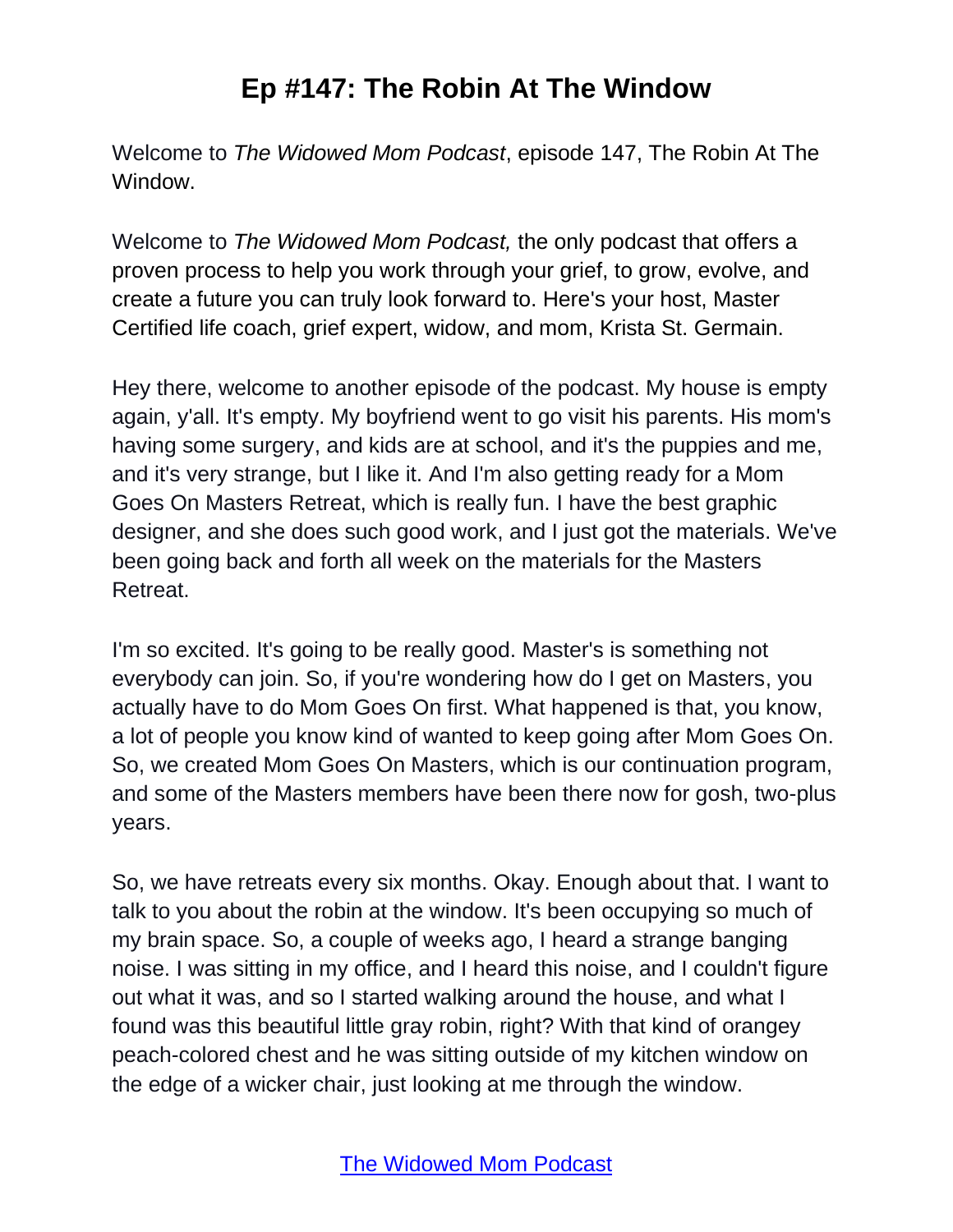And he looked at me for a while, and then he started flying up a foot or two on the window and banging his body into the glass and then floating back down to the chair. Then, flying up again and banging his body into the glass and then landed back on the chair. He did this over and over and over. At first, I was so confused. I had no idea what he was doing.

So, I had to go to Google and find out why was he doing that? Was he wanting something inside? Was he upset? What was happening? And what I learned is that at this time of year, this is a common thing for robins to do. So, they have essentially decided they're going to build a nest in your yard, and they are looking for threats and actively trying to get other robins out of your yard.

So, when they see their own reflection in the window, they think it's another robin. So, they attack their own reflection in the window. And so, since I've learned this, that little robin has attacked his own reflection in almost all of the windows along the backside of my house, and I have a lot of windows. My house—There's a golf course behind my house, and the basement has windows, the main floor has windows, the second floor has windows, and he has attacked all of them.

We were laying in bed on a Saturday morning and hearing this weird noise, and I was thinking, is there someone on the roof? What's happening? It was the robin, right, pecking at his own reflection in the glass. So, our whole house has just been fascinated watching this little robin do battle with his own reflection. And I have kind of gone from initially being confused about it to then being a little bit annoyed about it, and now being so full of love and compassion toward this little bird because I see how this little bird is so much like us, and we don't even know it. Right?

There are so many ways this little robin could be spending its energy, enjoying its little robin life, right, working to build its nest, getting food, doing things that actually do help it. Yet, it keeps coming back to the window. It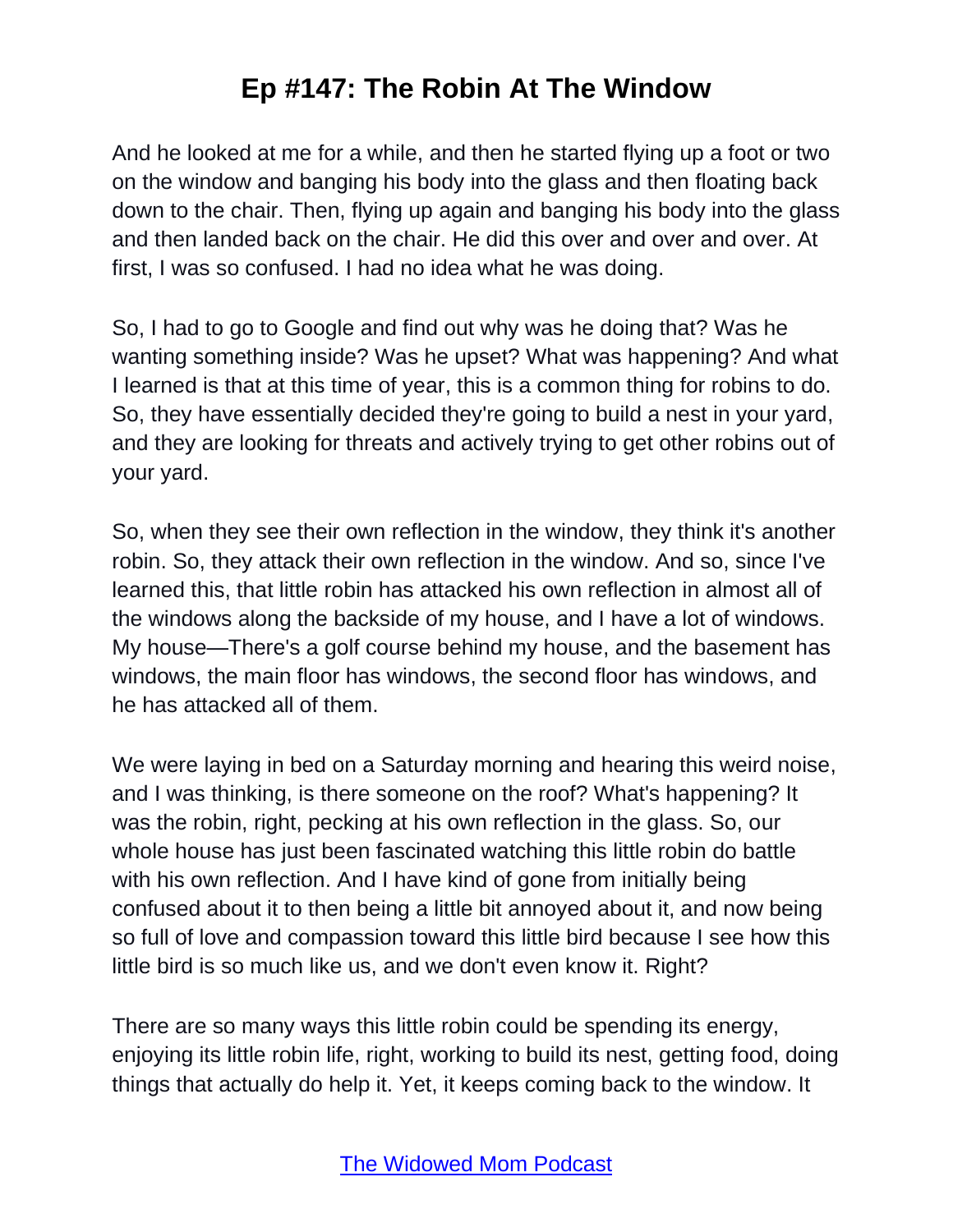keeps being intent on removing the threat that isn't actually a threat, and that's what I want to talk about today. Where in our lives are we wasting our energy trying to solve problems that aren't actually problems? And what could we be doing with that energy instead?

How are we the robin at the window? You ready? I think we're the robin at the window anytime we're trying to change something that doesn't need to be changed. I think we do this in two ways. We do this with things that are happening outside of us and things that are happening inside of us. When we're thinking something is a problem, that isn't actually a problem. We're spending our time and energy in ways that don't take us toward what we want in life, even though when we're doing them, they seem valuable and important.

I'm pretty sure that little robin thinks he's doing very necessary, important work. Right? He's probably very proud of himself, even though all he's really doing is spending his precious time and energy trying to change something that doesn't need to be changed, giving him less time and energy to change things that he actually could change. He probably thinks that this work is important and necessary.

So, how does this show up for us? Anytime we're trying to change something outside of us because we think that the thing outside of us is the problem, and we're falling into the same trap as the robin who thinks its reflection is the problem. We're the robin at the window when we believe that we need other people's approval, other people's approval about how we're handling our grief, our parenting choices, our career choices, how we handle our money, whether we wear our wedding rings, or whether we date again.

When we're staying in a relationship, we no longer want to be in. Right? Or even how we dress or look because not having other people's approval seems like a problem, but it isn't. Where are we saying yes when we really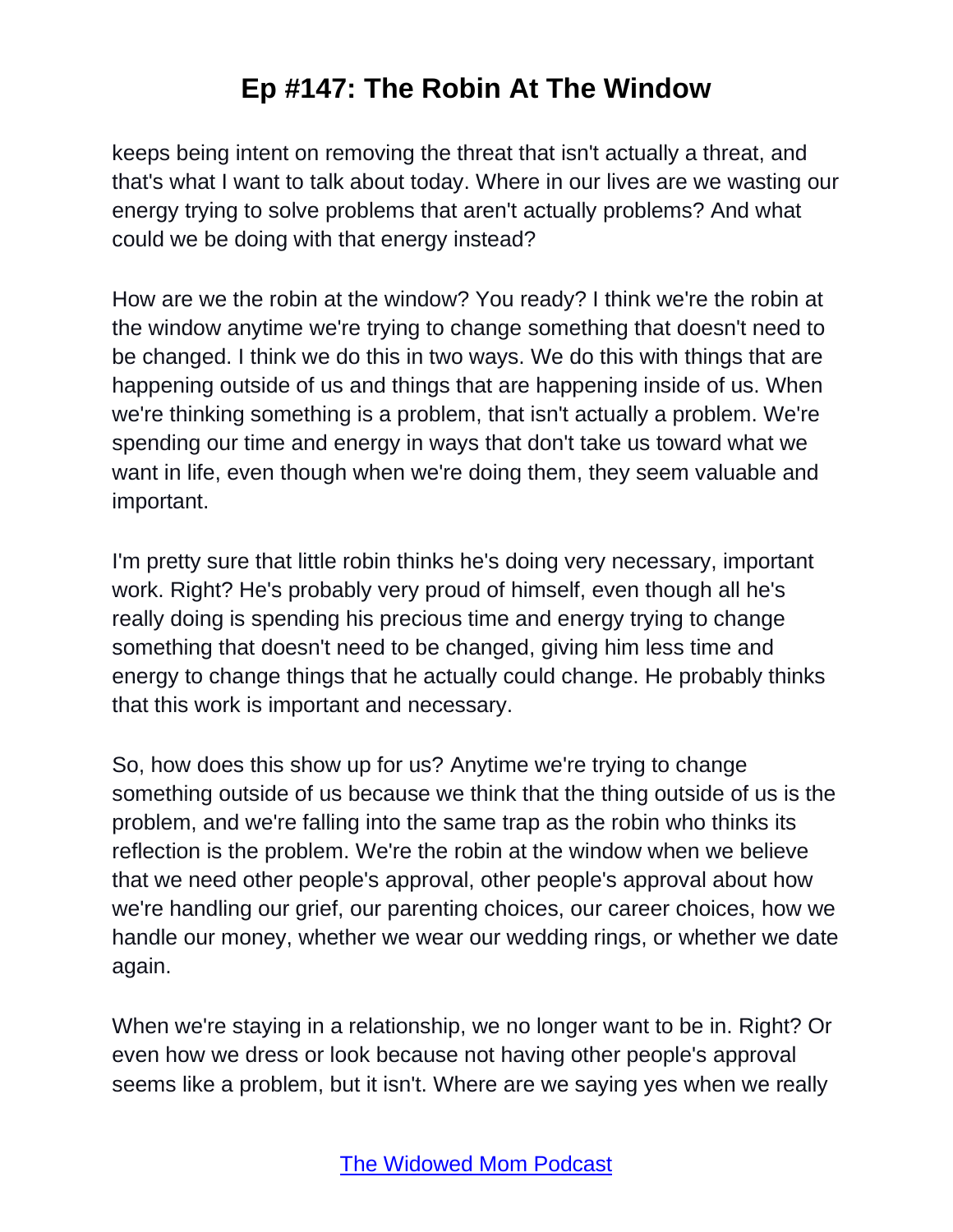want to say no just so that we can get other people's approval. For most of us, getting other people's approval means we don't get to live the lives we want. It means we become people-pleasing chameleons, right? And we jump through hoops that we don't want to jump through, and we're not honest about what we really value. Or what we really want, or we're hiding those things, so other people don't see them, and we have a public us and a private us, and those two versions are not the same person.

So, just like the robin thinks its reflection is a problem, it isn't actually a problem. We think not getting other people's approval is a problem, but it isn't. Not being ourselves, not living the life we want is really the problem. Not being willing to let them reject us is the problem. Not making decisions that matter to us because we're afraid is the problem. And when we spend so much of our energy trying to get their approval or trying to be the person that we think they want us to be, then we have less time and energy available to us to get better at being brave, to get better at letting them have their opinions without making it mean we've done something wrong.

We have less time and energy to put toward the scary and uncomfortable decisions that would actually light us up and have us feeling alive and free. We have less time and energy to do the work of loving ourselves and being our own champions, regardless of what the other humans think. We're less of who we want to be, and we're born to be because, like the robin, at the window, we think something is a threat that just isn't. And our past is also outside of us, and when we think it needs to be different, we're the robin at the window trying to solve a problem that isn't a problem

What happened to us in the past isn't a problem. The decisions we made aren't problems. The things that our mothers and fathers and late spouses said or did are not problems. They are over. We can't control them. We can't change them, and we don't need to. They're data points. They're information we can use to guide our present choices, that's it.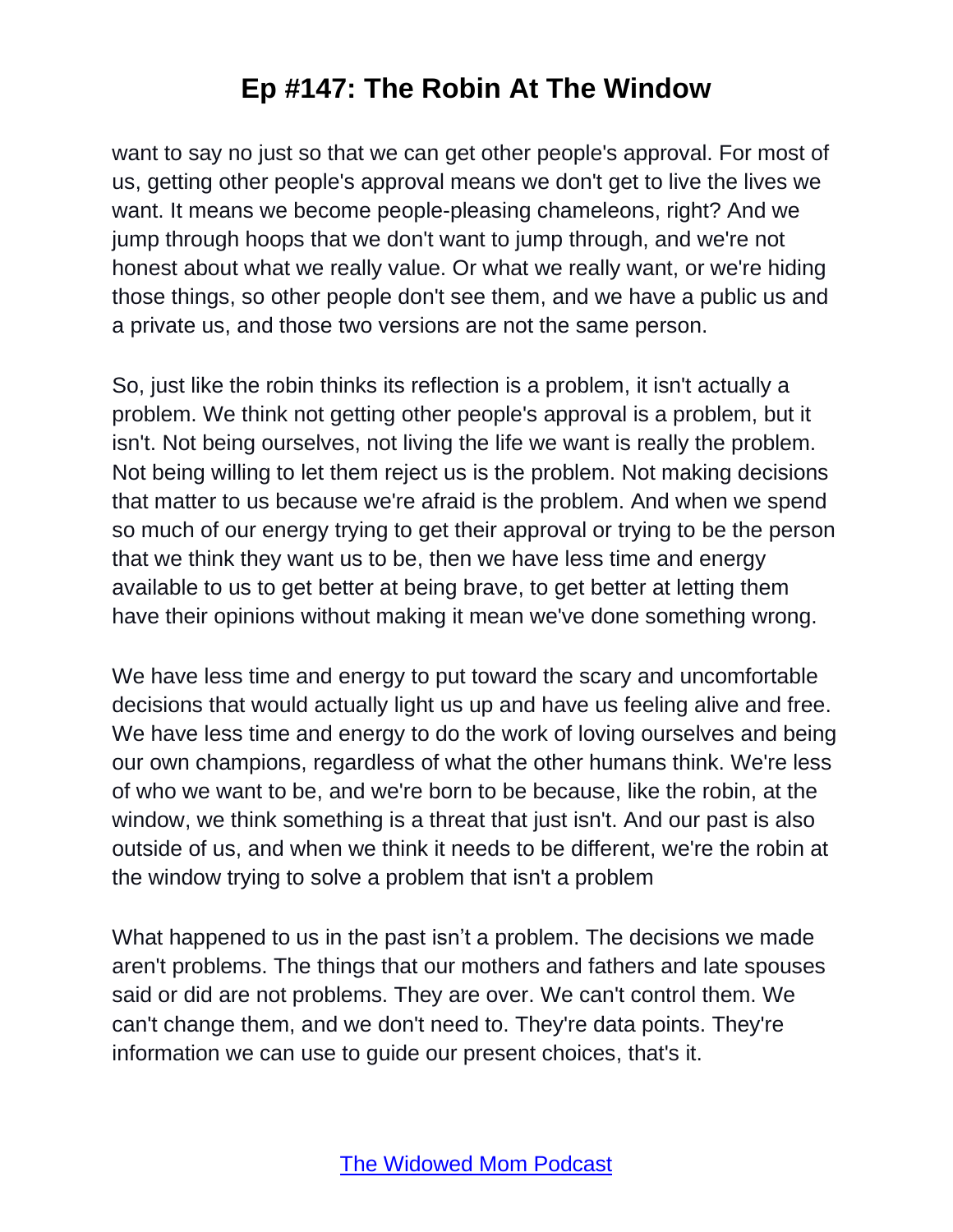They're opportunities for us to learn more about what we care about and who we want to be in the here and now. And when we spend our time and energy judging ourselves or wishing the past were different, just like the robin at the window, we're missing what's available to us here and now. The past is not a problem until we decide that it is. The past is over, and we can learn from it, let it be what it is, and bring our attention to the present, which is where we are now, and what we have the opportunity to influence now.

And we're also the robin at the window when we think something that's happening inside of us needs to be changed but doesn't. When we think our experience of grief is a problem for us to solve or our negative emotions are problems to overcome. We're trying to solve problems that aren't problems. Grief is just our natural response to loss. It's what happens when our brain is adjusting to losing something that a part of us didn't want to lose.

And when we spend time worrying about doing grief right, instead of seeing that there is no right or wrong way to do grief, we're trying to change something that doesn't need to be changed. To solve a problem that, yes, while it's painful, isn't actually a problem. And even once we're through the challenges of acute grief, negative emotions still aren't problems. They're happening inside of us, but they aren't problems. They're meant to be a part of our human experience.

They're what gives context for positive emotions, right? Without sadness, we have no appreciation for joy. Negative emotions are just the price of admission. The price of admission for the rich, meaningful lives that we want. They're just vibrations in our body caused by stories in our mind, and whenever we're telling ourselves that our grief or our negative emotions are problems are just like the robin in the window, spending our time and energy trying to solve problems that aren't problems.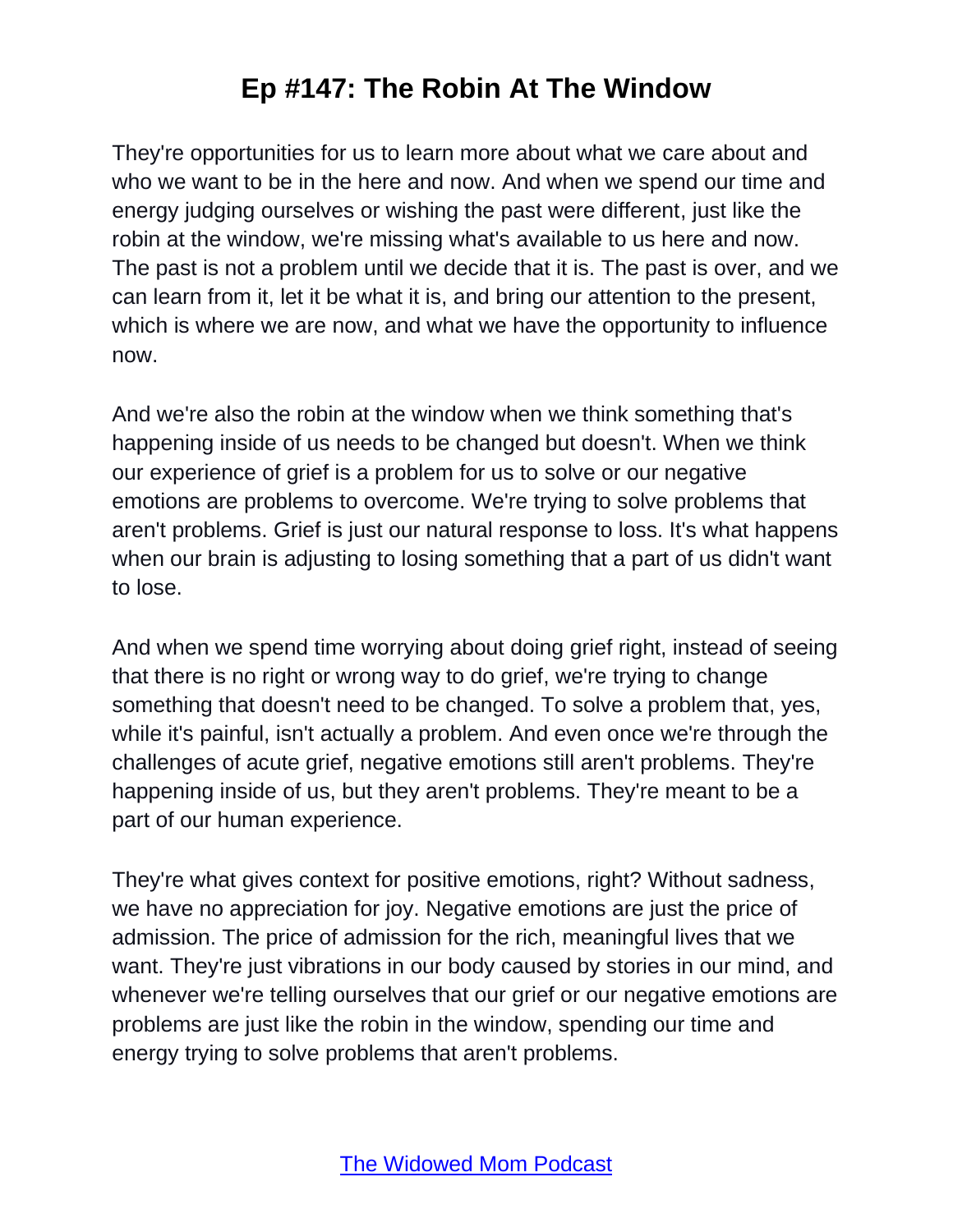Then, we end up trying to escape our feelings and escape our bodies and wish the present moment away in favor of some unfair fantasy where the grass is greener and negative emotion is not part of our humanness, and that never comes. But we miss out on living the present moment because of it. We waste time and energy planning for some future moment when we could be focused on staying present with ourselves and getting to know more of what we value so we can live accordingly.

And we spend our time and energy hoping for a different life instead of creating more of what we want to experience in this life. We turn to things like overeating and over drinking and overworking and overspending and over scrolling all because we think an emotion is something we need to get away from. Or we think we need to be in another relationship because we need to get away from our loneliness.

All of this time and energy wasted trying to solve a problem that isn't a problem. Grief is not a problem. Negative emotions are not problems. We're also the robin in the window when we believe something about who we are is wrong. When we believe something about who we are as unacceptable or somehow less than, we choose to put conditions on our own self-love. When we believe that we must be different or act different or look different in order to be more lovable, we start wasting our time and energy trying to change those things instead of using that same energy to choose to love ourselves exactly as we are.

We are the robin at the window when we're believing we need to be different to be loveable instead of seeing that we're 100% lovable just as we are. Changing ourselves doesn't increase our worth. It can't because we're already fully worthy. And this image of the robin in the window speaks to me so deeply. It's literally—It's been on my mind so much.

I want to consider that you think about how you can use that image as a compass for yourself. A measurement of whether you're spending your